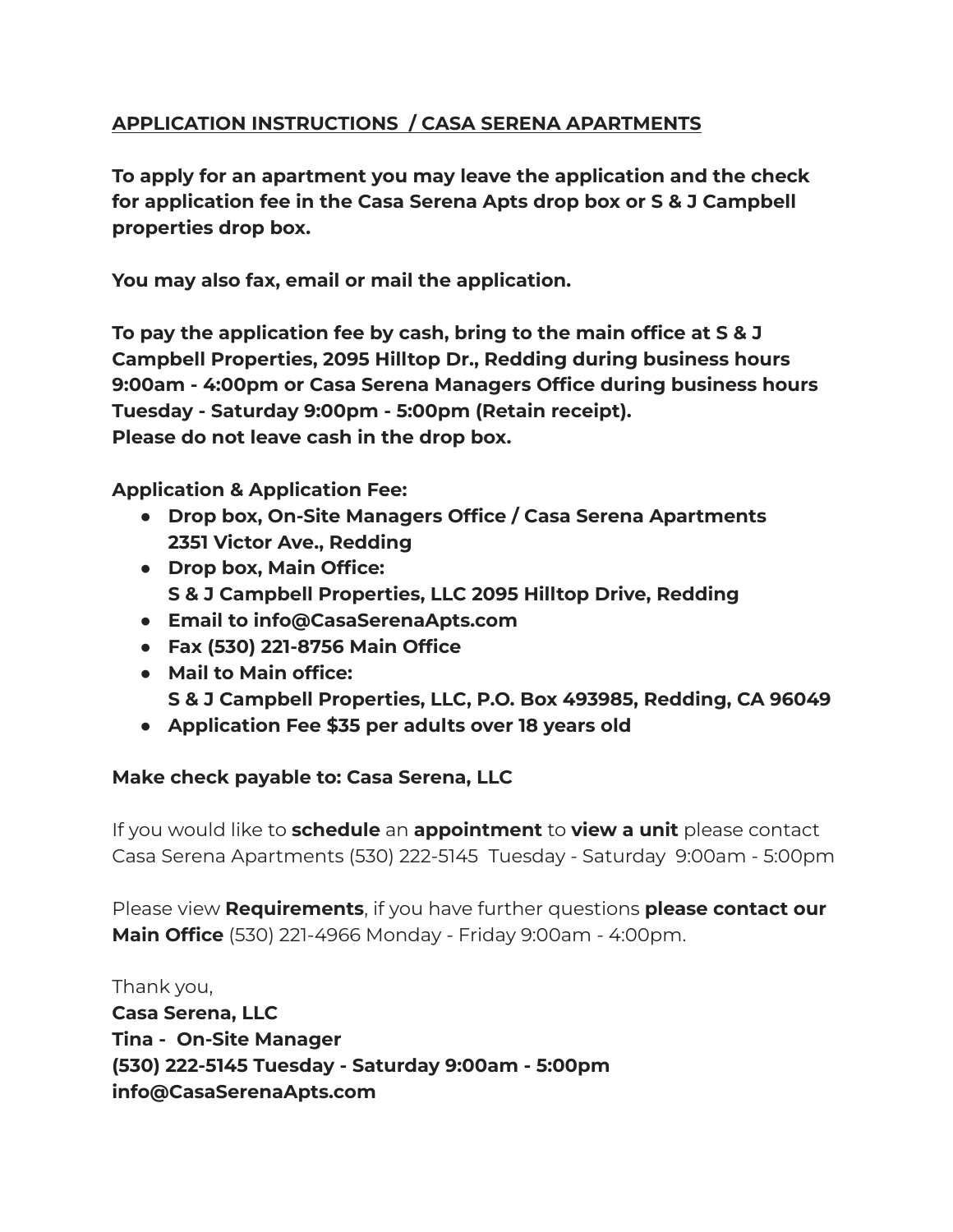# Redding Casa Serena Application Requirements

- Application fee of \$35 per adult 18 years and over. Non-refundable once reports are run
- Current photo ID
- Income must be 3x the amount of rent
- Verification of Income, i.e. last 3 paycheck subs, AFDC-Social Security-Disability Statements. If Self-employed verification would be the first two pages of last two years tax returns-(form 1040)
- Credit score of 640 or higher
- 5 years good rental history
- Picture of dog if applicable

#### **ALL INFORMATION MUST BE PRESENT OR THE APPLICATION WILL BE RETURNED TO YOU**

## **WE DO NOT ACCEPT CO-SIGNERS – APPLICANT MUST QUALIFY**

#### **APPROVAL PROCESS**

Please allow 48 hours for processing your application.

Upon approval of your application you must pay at least \$200 of the requested security deposit as good faith to place a hold on the property. If tenant does not take occupancy of the unit this deposit is nonrefundable.

Upon approval, when unit is ready to lease, Tenant(s) understand they must sign a Rental Agreement, pay full first month rent and balance of security deposit along with pet deposit if applicable. We will prorate the second month if move in is not on the first of the month.

We will need proof that utilities have been transferred to tenants' name and proof of renter's insurance with \$100k of personal liability or \$300k with pet prior to occupancy.

Your application may be denied if you misrepresent any information on the application, do not meet our qualifications listed above, have negative rental history or you have excessive debt to income ratio.

### **BY SIGNING THIS FORM, YOU ARE GIVING REDDING CASA SERENA APARTMENTS PERMISSION TO RUN YOUR CREDIT CHECK, CRIMINAL BACKGROUND CHECK AND EVICTION SEARCH FOR EACH APPLIACANT.**

**I, \_\_\_\_\_\_\_\_\_\_\_\_\_\_\_\_\_\_\_\_\_\_\_\_\_\_\_\_\_\_\_\_(Applicant), hereby give Redding Casa Serena my permission to run a Credit Report, Criminal Background Check and an Eviction Search.** 

**\_\_\_\_\_\_\_\_\_\_\_\_\_\_\_\_\_\_\_\_\_\_\_\_\_\_\_\_\_\_\_\_\_\_\_\_\_\_\_ \_\_\_\_\_\_\_\_\_\_\_\_\_\_\_\_\_\_\_\_\_\_\_**

Applicant Signature **Date** Date

### REDDING CASA SERENA APARTMENTS \* PHONE/FAX 530.222.5145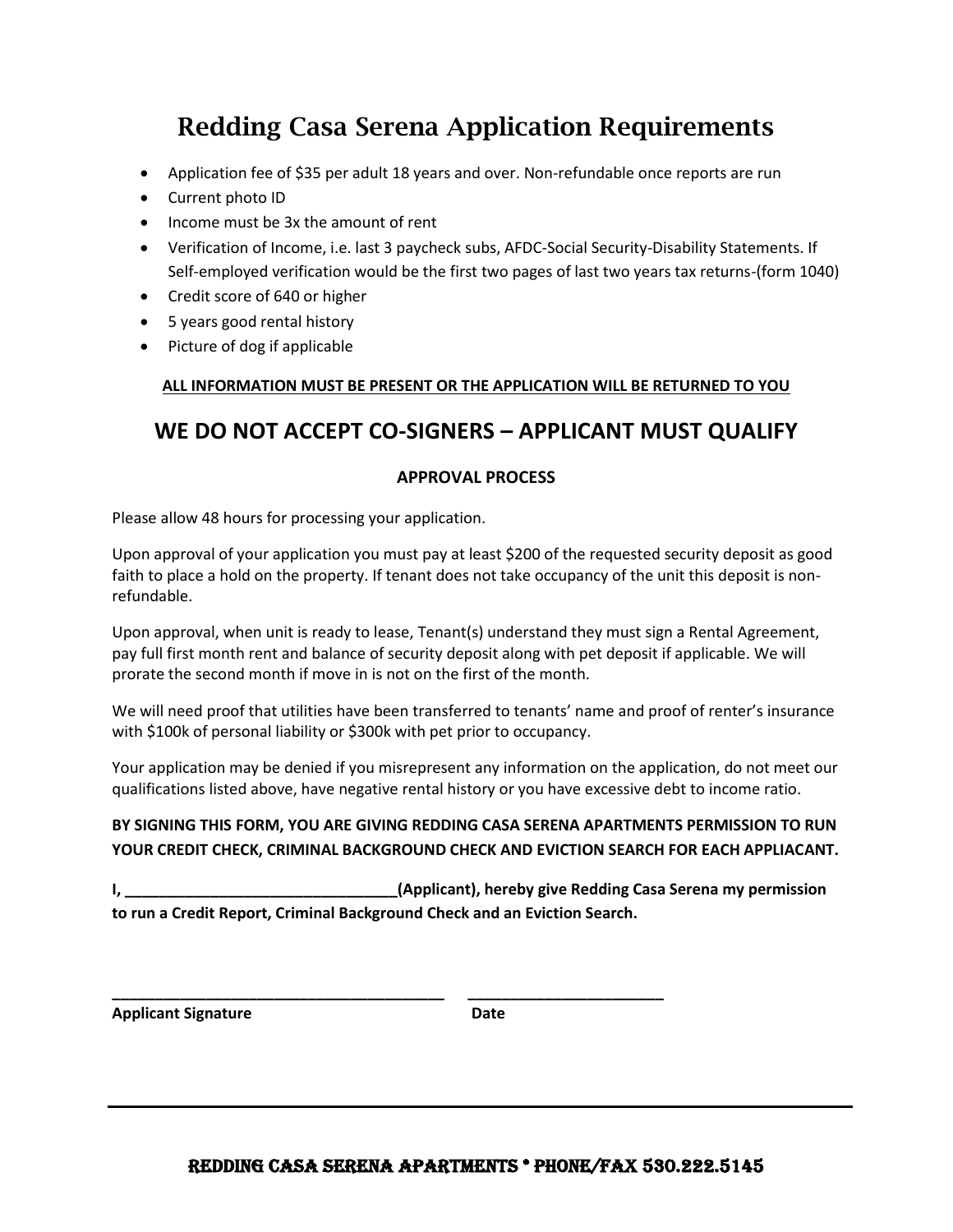# **Rental Application**

| <b>SAMA</b> | (mm/dd/yyyy), for an initial term of |  |         |
|-------------|--------------------------------------|--|---------|
|             |                                      |  | ------- |

|                                                                                                    |                      |         |                              |                               |                            | <b>Personal Information</b>   |              |                     |                     |                      | $\mathcal{L}$         |  |
|----------------------------------------------------------------------------------------------------|----------------------|---------|------------------------------|-------------------------------|----------------------------|-------------------------------|--------------|---------------------|---------------------|----------------------|-----------------------|--|
| Legal Name of Applicant: Last                                                                      |                      |         | First                        |                               |                            |                               |              | Middle              |                     |                      |                       |  |
| <b>Current Street Address:</b>                                                                     |                      |         | City                         |                               |                            |                               | State<br>Zip |                     |                     |                      |                       |  |
| Other names used in the last 10 years                                                              |                      |         |                              | Work phone number             |                            |                               |              | Email Address       |                     |                      |                       |  |
| Telephone: Mobile/Cell                                                                             |                      |         | Home                         |                               |                            |                               |              | Work                |                     |                      |                       |  |
| Date of Birth (MM/DD/YYYY)                                                                         |                      |         |                              | <b>Social Security Number</b> |                            |                               |              | Monthly income      |                     |                      |                       |  |
| Photo ID/Type                                                                                      | Number               |         | k,                           |                               | <b>Issuing Government</b>  |                               |              | Exp. Date           |                     | Other ID             |                       |  |
|                                                                                                    |                      |         |                              |                               |                            |                               |              |                     |                     |                      |                       |  |
| Proposed Occupants and Dependents (All Occupants 18 and Over MUST Fill Out An Application)<br>Name |                      |         |                              |                               |                            | Date of Birth (MM/DD/YYYY)    |              |                     | Relationship        |                      |                       |  |
| Name                                                                                               |                      |         | Date of Birth (MM/DD/YYYY)   |                               |                            |                               | Relationship |                     |                     |                      |                       |  |
| Name                                                                                               |                      |         | Date of Birth (MM/DD/YYYY)   |                               |                            |                               | Relationship |                     |                     |                      |                       |  |
| Name                                                                                               |                      |         |                              |                               | Date of Birth (MM/DD/YYYY) |                               |              |                     | Relationship        |                      |                       |  |
| <b>Rental History</b>                                                                              |                      |         |                              |                               |                            |                               |              |                     |                     |                      |                       |  |
| <b>Current Street Address</b>                                                                      |                      |         | City                         |                               | <b>State</b>               |                               |              |                     | Zip                 |                      |                       |  |
| Landlord or Agent                                                                                  |                      |         | Telephone and Fax            |                               |                            |                               |              | <b>Current Rent</b> |                     |                      |                       |  |
| Date In                                                                                            |                      |         | Date out                     |                               |                            | Reason for Leaving            |              |                     |                     |                      |                       |  |
| <b>Previous Street Address</b>                                                                     |                      |         | City                         |                               |                            | State                         |              |                     |                     | Zīp                  |                       |  |
| Landlord or Agent<br>Telephone and Fax                                                             |                      | Date In |                              |                               |                            | Date Out                      |              |                     |                     |                      |                       |  |
| Reason for Leaving                                                                                 |                      |         |                              |                               |                            |                               |              |                     |                     |                      |                       |  |
| <b>Previous Street Address</b>                                                                     |                      |         | City                         |                               |                            | State                         |              |                     |                     | Zip                  |                       |  |
| Landlord or Agent                                                                                  |                      |         | Telephone and Fax<br>Date In |                               |                            |                               |              | Date Out            |                     |                      |                       |  |
| Reason for Leaving                                                                                 |                      |         |                              |                               |                            |                               |              |                     |                     |                      |                       |  |
|                                                                                                    |                      |         |                              |                               |                            | <b>Employment Information</b> |              |                     |                     |                      |                       |  |
| Present Occupation or source of income<br><b>Employer Name</b>                                     |                      |         |                              |                               |                            |                               |              | Dates of Employment |                     | Current Gross Income |                       |  |
|                                                                                                    |                      |         |                              |                               |                            |                               |              |                     |                     |                      | □ Week □ Month □ Year |  |
| <b>Employer Address</b><br>Supervisor                                                              |                      |         |                              |                               |                            |                               | Telephone    |                     | Fax                 |                      |                       |  |
|                                                                                                    |                      | st.     |                              |                               |                            | $\sim$                        |              |                     |                     |                      |                       |  |
| Prior Occupation                                                                                   | <b>Employer Name</b> |         |                              |                               |                            |                               |              |                     | Dates of Employment |                      | Current Gross Income  |  |
|                                                                                                    |                      |         |                              |                               |                            |                               |              |                     | Telephone           |                      | □ Week □ Month □ Year |  |
| <b>Employer Address</b><br>Supervisor                                                              |                      |         |                              |                               |                            |                               |              |                     | Fax                 |                      |                       |  |